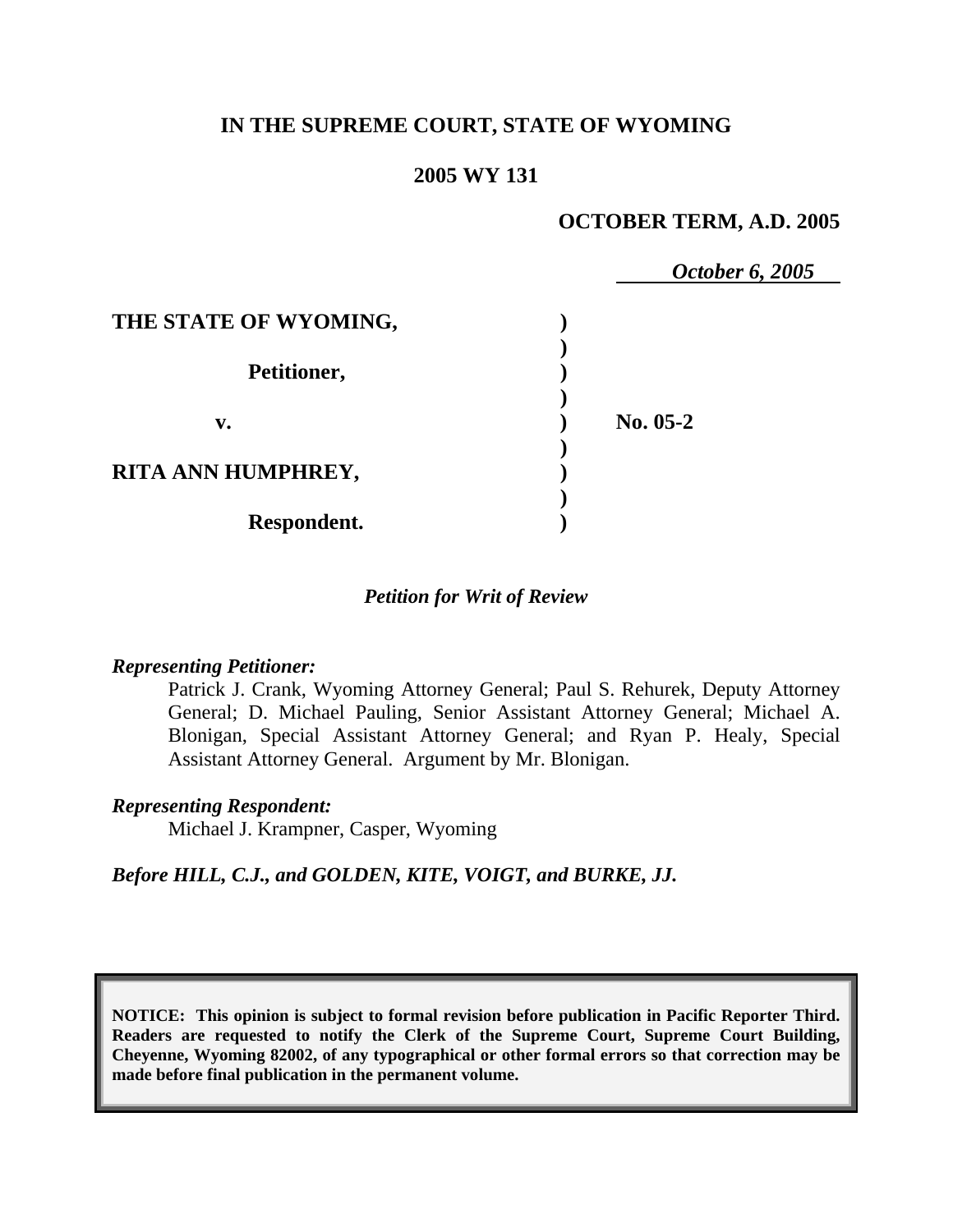## **GOLDEN, Justice.**

[¶1] This Court granted the State's petition for writ of review to determine whether the district court erred in dismissing, on speedy trial grounds, the first degree murder charge against Rita Ann Humphrey. We hold the district court erred as a matter of law in relying upon the lapse in time between the dismissal of the initial first degree murder indictment and the filing of the instant information in holding that Humphrey's constitutional right to a speedy trial was abridged. Accordingly, we reverse and remand for further proceedings.

## **ISSUES**

[¶2] The State presents the following issue for our review:

Did the district court err in including time when no charges were pending in determining whether the Respondent's rights under the Speedy Trial Clause of the Sixth Amendment to the United States Constitution and Article One, Section 6 of the Wyoming Constitution were violated?

While Humphrey has phrased the issue somewhat differently than the State, the thrust of the issues she presents is essentially the same as that posed by the State.

## **FACTS**

[¶3] The procedural history of this case is not in dispute. On November 23, 1977, Jack Humphrey, Rita Humphrey's (Humphrey) husband, died from a single gunshot wound to the head. On April 11, 1980, a grand jury returned an indictment against Humphrey, charging her with first degree murder in the death of her husband. Humphrey was arrested that same day. Three days later, Humphrey requested, and was later granted, a preliminary hearing. The parties stipulated to a June 23, 1980, hearing date, and Humphrey waived her right to a speedy preliminary hearing. The preliminary hearing failed to produce sufficient probable cause to support the murder charge, and the county court judge dismissed the case on July 2, 1980. The district court formally dismissed the indictment on August 22, 1980.

[¶4] The State reopened the investigation into Jack Humphrey's death in 1999. On March 5, 2004, the State once again arrested Humphrey and charged her with the firstdegree murder of her husband. Following a preliminary hearing on May 26, 2004, Humphrey was bound over to district court.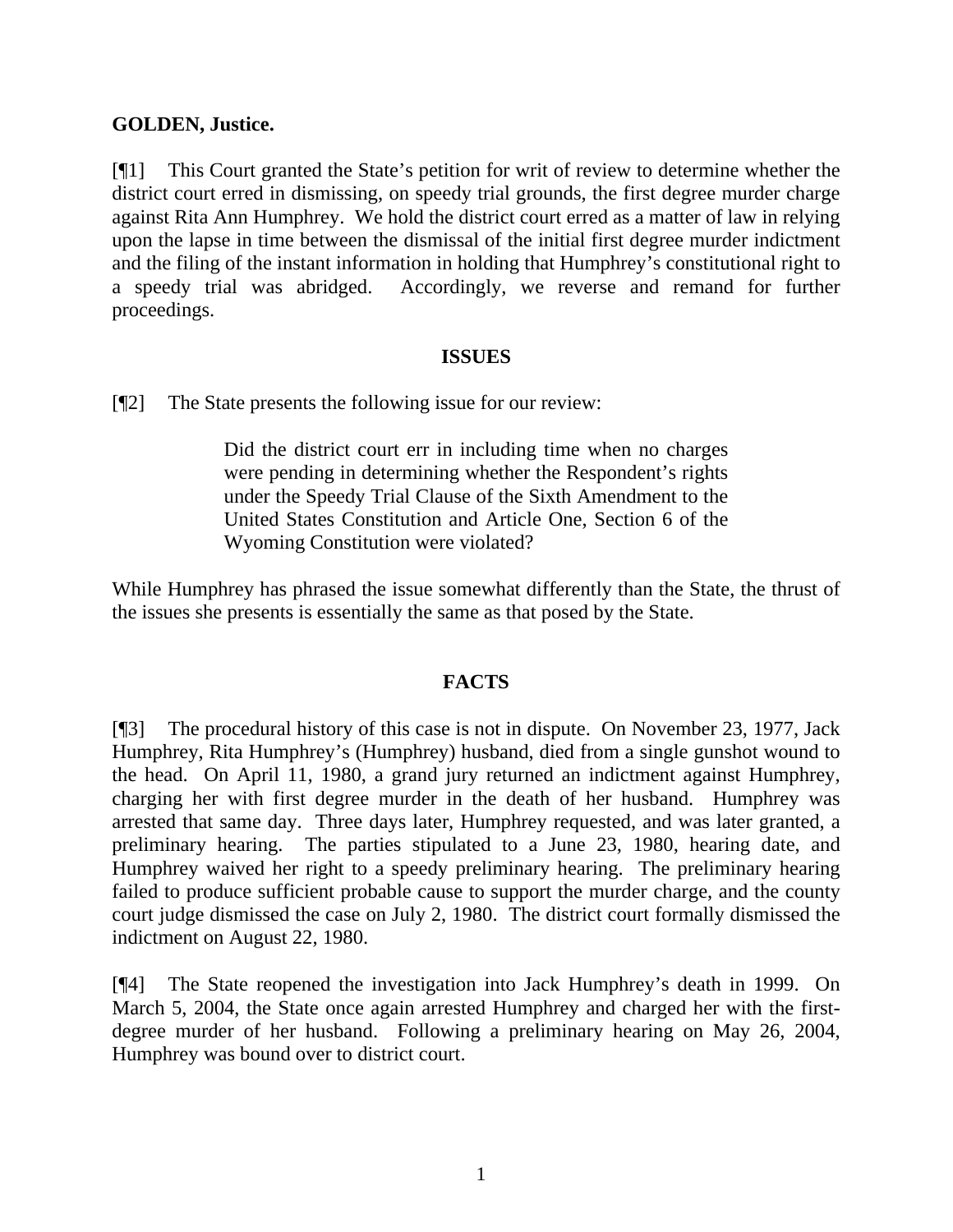[¶5] Humphrey's trial was initially set for September 27, 2004, stacked with other criminal trials. On July 8, 2004, Humphrey filed a motion requesting that a "date certain" be set for her trial. A month later, Humphrey appeared at her arraignment and entered a plea of not guilty to the charge. A scheduling conference was held on August 25, 2004, and the parties agreed to a January 3, 2005, trial date.

[¶6] Two days later, on August 27, 2004, Humphrey filed a motion to dismiss the first degree murder charge for lack of a speedy trial as guaranteed by the United States and Wyoming Constitutions. Humphrey premised her speedy trial claim on the 24-year lapse in time between the filing of the initial indictment in 1980 and the filing of the instant information. She claimed the State's delay in pursuing the case to trial substantially prejudiced her ability to defend against the charge. The State filed its response to the motion on September 15, 2004. In addition to the initial motion and response, the parties filed numerous other pleadings and documents supporting their respective positions regarding Humphrey's speedy trial claim.

[¶7] The district court heard testimony and argument on Humphrey's speedy trial motion on October 28, 2004, and took the matter under advisement. On December 2, 2004, the district court issued a decision letter stating it was granting Humphrey's motion to dismiss. The district court entered its order dismissing the case on December 20, 2004. The State filed the instant petition for writ of review seeking reversal of the district court's order, which this Court granted on January 25, 2005.

## **STANDARD OF REVIEW**

[¶8] This Court examines de novo the constitutional question of whether a defendant has been denied a speedy trial in violation of the Sixth Amendment to the United States Constitution and Art. 1, § 10 of the Wyoming Constitution. *Warner v. State*, 2001 WY 67, ¶ 9, 28 P.3d 21, 26 (Wyo. 2001). We review the district court's factual findings for clear error. *Id*.

## **DISCUSSION**

[¶9] The Sixth Amendment to the United States Constitution and Art. 1, § 10 of the Wyoming Constitution guarantee that the accused shall enjoy the right to a speedy trial. In determining whether a defendant has been denied a speedy trial, this Court adheres to the test enunciated in *Barker v. Wingo*, 407 U.S. 514, 92 S.Ct. 2182, 33 L.Ed.2d 101 (1972). *Berry v. State*, 2004 WY 81, ¶ 31, 93 P.3d 222, 230 (Wyo. 2004); *Caton v. State*, 709 P.2d 1260, 1263-64 (Wyo. 1985); *Cosco v. State*, 503 P.2d 1403, 1405 (Wyo. 1972). The *Barker* test requires the balancing of four factors: the length of the delay; the reason for the delay; the defendant's assertion of his right to a speedy trial; and the prejudice to the defendant. *Berry*, ¶ 31, 93 P.3d at 230-31. None of these factors alone is sufficient to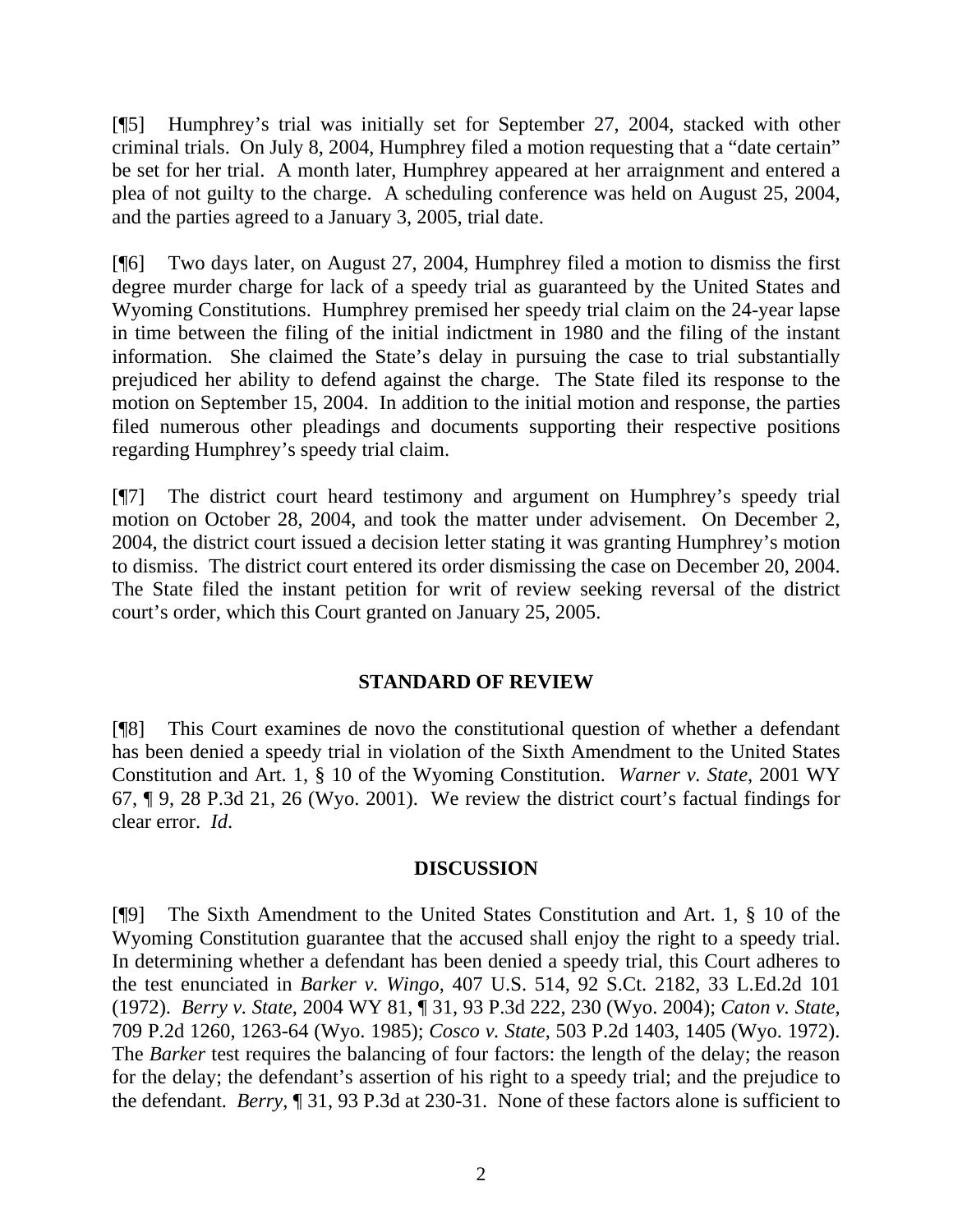establish a speedy trial violation. Rather, they must be considered together and balanced in relation to all relevant circumstances. *Id.* at 231; *Warner*, ¶ 10, 28 P.3d at 26. If a speedy trial violation is found to have occurred, the charge must be dismissed. *Id*.; *Barker*, 407 U.S. at 522, 92 S.Ct. at 2188.

[¶10] Our primary focus in this case is the district court's conclusion regarding the first factor of the *Barker* test, the length of delay attendant to the criminal proceedings. In finding a speedy trial violation, the district court considered the entire period between the initial April 11, 1980, indictment and the January 3, 2005, trial date, constituting a delay of approximately twenty-four years and eight months. The court then used the twentyfour-year time frame as the foundation upon which it based its further analysis.

[¶11] The State contends that the district court erred in its computation of the length of delay. We agree. The speedy trial clock begins to run upon arrest or when charges are filed. *Harvey v. State*, 835 P.2d 1074, 1078 (Wyo. 1992). *See also United States v. MacDonald*, 456 U.S. 1, 6-7, 102 S.Ct. 1497, 1501, 71 L.Ed.2d 696 (1982); *United States v. Marion*, 404 U.S. 307, 314-15, 92 S.Ct. 455, 460, 30 L.Ed.2d 468 (1971). However, the speedy trial guarantee is no longer applicable once charges are dismissed. *MacDonald*, 456 U.S. at 8, 102 S.Ct. at 1502. In *MacDonald*, the United States Supreme Court held that a delay which occurs between the dismissal of a charge and the subsequent refiling of the charge does not count in speedy trial calculations. *Id*. at 6-10, 102 S.Ct. at 1501-03. Four years later, the Supreme Court reemphasized that the Speedy Trial Clause has no application to the period of time in which a defendant is neither under arrest nor formally charged. *United States v. Loud Hawk*, 474 U.S. 302, 106 S.Ct. 648, 88 L.Ed.2d 640 (1986).

[¶12] The district court correctly determined the speedy trial clock in the instant case initially began to run when the indictment was filed and Humphrey was arrested in 1980. However, the district court erred in failing to stop the clock when the indictment was dismissed a few months later. The speedy trial clock only resumed running again when the second murder charge was filed against Humphrey on March 5, 2004. The twentyfour-year gap between the dismissal of the first charge and the filing of the second charge is excluded from the speedy trial clock.

[¶13] Humphrey initially argues that *MacDonald* and *Loud Hawk* have been implicitly overruled by *Doggett v. United States*, 505 U.S. 647, 112 S.Ct. 2686, 120 L.Ed.2d 520 (1992). We disagree. *Doggett* is in accord with *MacDonald* and *Loud Hawk* on the issue pertinent to our review. In *Doggett*, the Supreme Court expressly reaffirmed its holding in *MacDonald* and *Loud Hawk* that "the Sixth Amendment right of the accused to a speedy trial has no application beyond the confines of a formal criminal prosecution." *Doggett*, 505 U.S. at 655, 112 S.Ct. at 2692. The formal criminal prosecution begins when "a defendant is indicted, arrested, or otherwise officially accused" and ends when "the Government, acting in good faith, formally drops charges." *MacDonald*, 456 U.S. at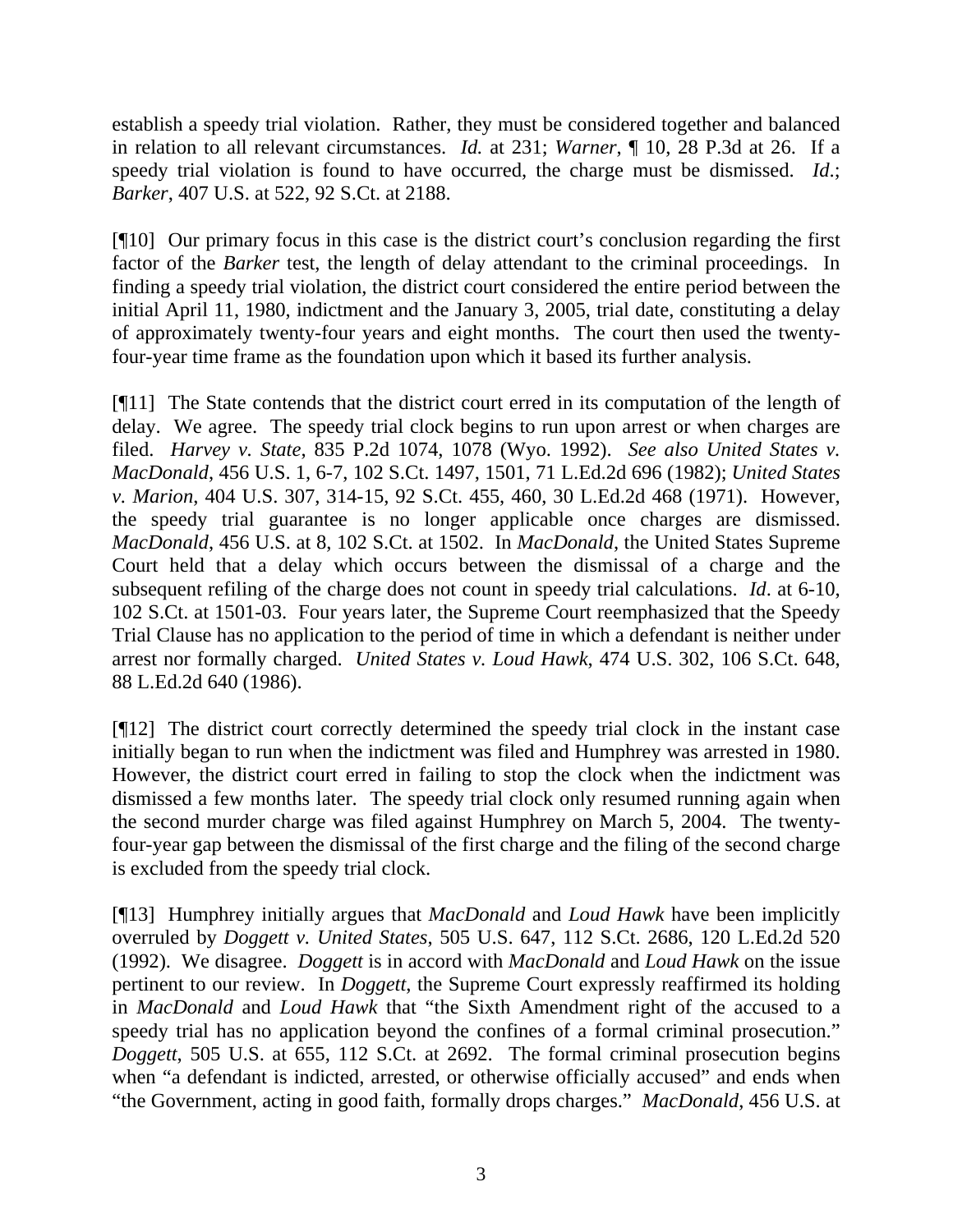6-7, 102 S.Ct. at 1501. Contrary to Humphrey's contentions, *Doggett* clearly adheres to the *MacDonald* formula for computing the length of delay applicable to a speedy trial analysis.

[¶14] Turning to Wyoming law, Humphrey argues that Wyoming precedent mandates consideration of the entire time period from the filing of the initial charge to the ultimate date of trial, regardless of whether that trial stems from the initial charge or a subsequent charge, citing *Caton v. State*, 709 P.2d 1260 (Wyo. 1985), and *Berry v. State*, 2004 WY 81, 93 P.3d 222 (Wyo. 2004). Humphrey misreads *Caton* and *Berry*. In both cases, this Court limited the time periods relevant to speedy trial analysis to those during which formal criminal prosecutions were pending. *Caton*, 709 P.2d at 1264; *Berry*, ¶¶ 32-33, 93 P.3d at 231-32.

[¶15] *Caton* very specifically demonstrates that the time period between charges arising from the same criminal act are not included in the speedy trial calculation. In *Caton*, the initial information against Caton was filed on July 19, 1983. Ultimately, due to some confusion regarding what charges should be brought against Caton, three different informations were filed against him. The trial was finally held on August 29, 1984. *Caton*, 709 P.2d at 1263. Caton appealed, alleging in part that he was denied a speedy trial. This Court initially noted that the speedy trial calculation was not affected by the fact that the State changed the charges against Caton during the course of the formal criminal prosecution. In response to argument by the State, this Court reaffirmed that the speedy trial period begins to run upon the filing of formal charges and continues to run during the entire time the defendant remains under charge. If one charge is dismissed and supplanted by a different charge, the time the defendant is under either charge will be tacked as long as the different charges relate to the same criminal act. *Id*. at 1264.

[¶16] For our purposes, the more important aspect of *Caton* is this Court's actual computation of time. At one point, while awaiting trial, the State dismissed its then current information against Caton and did not file a new information against Caton until two days later. This Court, in accord with *MacDonald*, considered only the time that Caton was under formal charge, excluding from its speedy trial calculation the two-day period when no charges were pending against him. *Id.* at 1264. The result was that this Court, in its speedy trial calculation, considered the period of time from the filing of the initial information up until the dismissal of the first two informations.<sup>[1](#page-4-0)</sup> This Court then excluded the two-day time period from that dismissal until the filing of the third information. With the filing of the third information, this Court resumed its calculation and considered the time period between the filing of the third information and trial.

[¶17] *Berry* likewise does not support Humphrey's contention. The primary analysis in *Berry* concerned how to compute the length of delay for speedy trial purposes when a

 $\overline{a}$ 

<span id="page-4-0"></span> $1$  Both the first and second informations were pending against Caton at the same time.